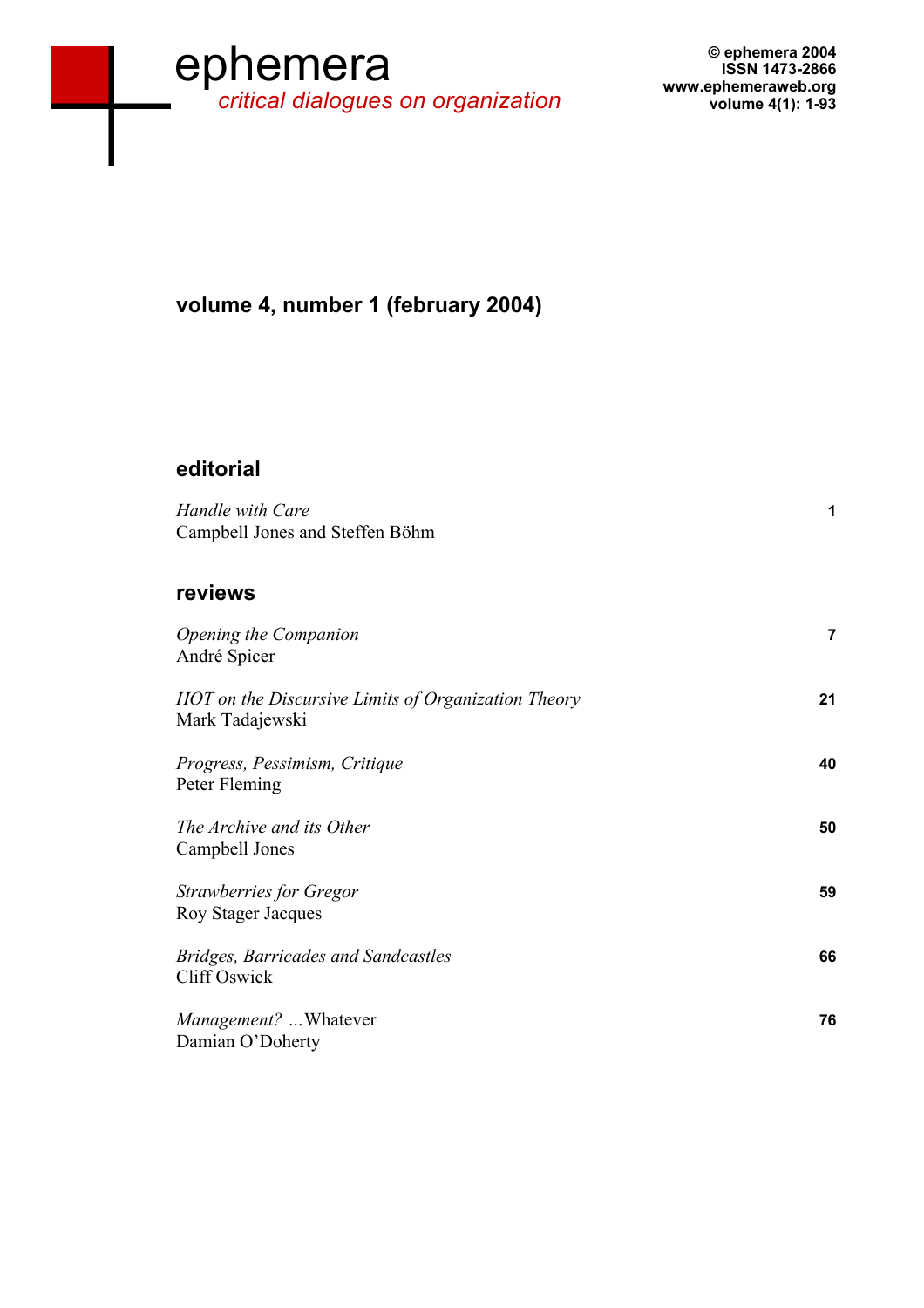# ephemera *critical dialogues on organization*

**© ephemera 2004 ISSN 1473-2866 www.ephemeraweb.org volume 4(1): 1-6** 

# **Handle with Care**

Campbell Jones and Steffen Böhm

Renan's hope for 'the future of science'…is of no consequence because *W*oman [La *femme*] doesn't exist. But the fact that she doesn't ex-sist doesn't stop me from making her the object of one's desire. Quite the opposite, whence the consequences. (Jacques Lacan, *Television*)

Lacan's notorious proposition 'woman does not exist' has sacrificed its meaning to a certain shock value. The proposition's notoriety has blocked serious efforts to understand what is actually shocking about it: its reliance on a definition of being as plural and partial, as small objects of the drive. (Joan Copjec, *Imagine There's no Woman*)

### **'Organization Studies Does Not Exist'**

Given all that talk of paradigm proliferation, pluralism and other apparent openmindedness, you might have thought that Lacan had the perfect slogan to explain the fundamental gap that organization theorists continually encounter. The fact that, on one side of the divide, certain managerial writers continually confront a world that is fraught with division, conflict, resistance, and so forth, while on the other side so-called critical writers fail to understand why it is that their managerial enemies are unable to theorise conflict.

Following Lacan, this deadlock is not so much an 'error' as it is the recognition of the nature of the Thing. This experience of rubbing up against the Real is, he suggests, a quite normal experience. And the Real is not something which the managerialists fail to see while the critics see it clearly. Perhaps the Real is the very impasse that holds them at odds with one another, forever unable to communicate with one another. Both deluded by the strange suggestion that they might actually be talking about the same thing.

In this respect Burrell and Morgan (1979), and later Morgan (1986), far from being perspectival or relativistic, as has been suggested (e.g. Thompson, 1993), fail to take their perspectivalism to its logical, that is, radical conclusion. They glimpse something which is undeniable, and which is after all a commonplace today. In brief, *we all see organization differently*. But here they stop and recoil from the horror that there might be a gaping hole staring them in the face – a hole they are unable to theorise. This gaping hole is the point at which they stop, and rush to pile up theory upon theory,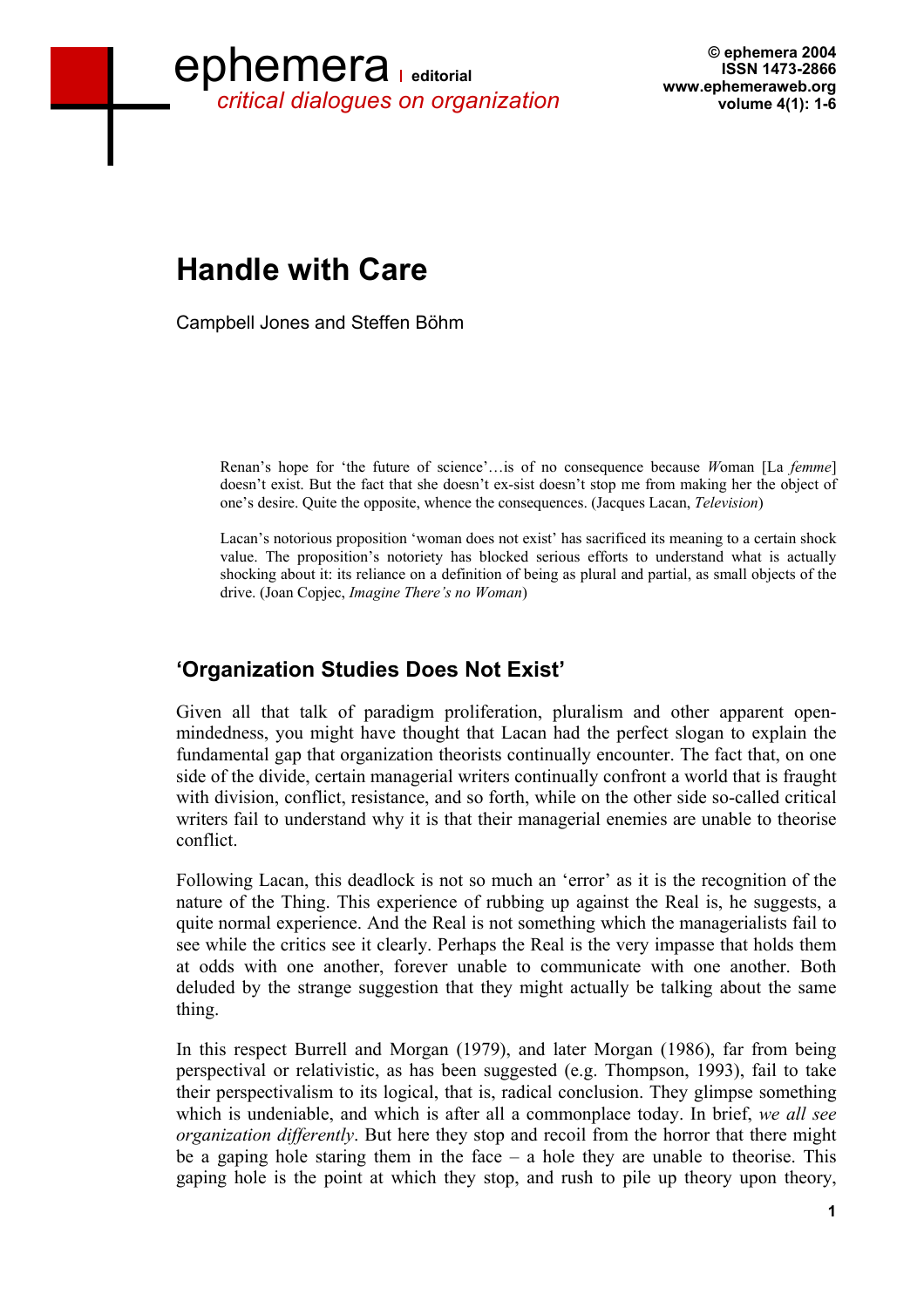perspective on perspective. But this theoretical gesture hides a deeper fear of actually confronting the thing that is perhaps most in need of theoretical reflection, which is, that the very thing they hope to speak of has reached the point of no return. After Burrell and Morgan, and others, had opened it up, organization studies was burst asunder (with a little whimpering here and there as it gasped for its last breath).

#### **Proliferation: Of Cure, Potions, and Poisons**

Resuscitation is therefore the only chance, but then we could always engage in denial and invoke a return from the death that we deny has ever taken place. The publishing industry is to blame, obviously. If the publishing industry was content to bury it, it now has no shame in exhumation. Why would the publishing industry concern itself with something so trifling as the demise of the object of scientific inquiry? After all, they know which side their bread is buttered on. So, in recent years they have set about an increasingly ambitious series of publications that would try to collect, once and for all, the state of knowledge about organization. Handbooks, of organization studies. The main advantage of these collections is said to be the efficiency of fitting a wide raft of pieces in the palms of your hands, and hence the title or subtitle of 'handbook'. As such, these handbooks are designed to be carried, used and situated within arms reach, with little fuss or effort. One of the first of these grand publications was Clegg, Hardy and Nord's *Handbook of Organization Studies* (1996), but since then a wave of handbooks has hit the library shelves of academia; almost every publisher with an invested interest in organization studies has included one of these handbooks in their catalogues.

The purpose of this issue of *ephemera* is to critically investigate this publishing phenomenon. Approaching these handbooks, we asked contributors of this issue to consider three possible explanations: First, these handbooks might be the result of the natural and quite benign development of organization studies as it progresses towards maturity and a more refined paradigmatic status (whether refinement equals unity or heterogeneity, it is the same story). Second, these handbooks might represent an imperialist urge to render transparent the totality of a field – in this case 'organization studies' or 'organization theory' – to provide a clear mapping of the lay of the land, one that will be comprehensive, complete and totalising. Third, the emergence of these collections is symptomatic of the political economy of publishing today in which academic books are mainly commissioned in terms of their rate of return from university library sales.

So, the whole issue is a collection of what might be thought of as 'book reviews', although there is perhaps more going on than this. This issue considers this 'handbook' phenomenon in some detail, as a way of getting a grasp on contemporary developments in organization studies and the publishing apparatuses that mediate the formation and legitimation of knowledge. The tenor of the review essays collected here is not traditional in the sense of clearly and sequentially laying out the contents of the handbook (a reverse totalization). Instead, the contributions are more sporadic and diverse in form, offering critical incisions at unexpected points. Like the mayfly that is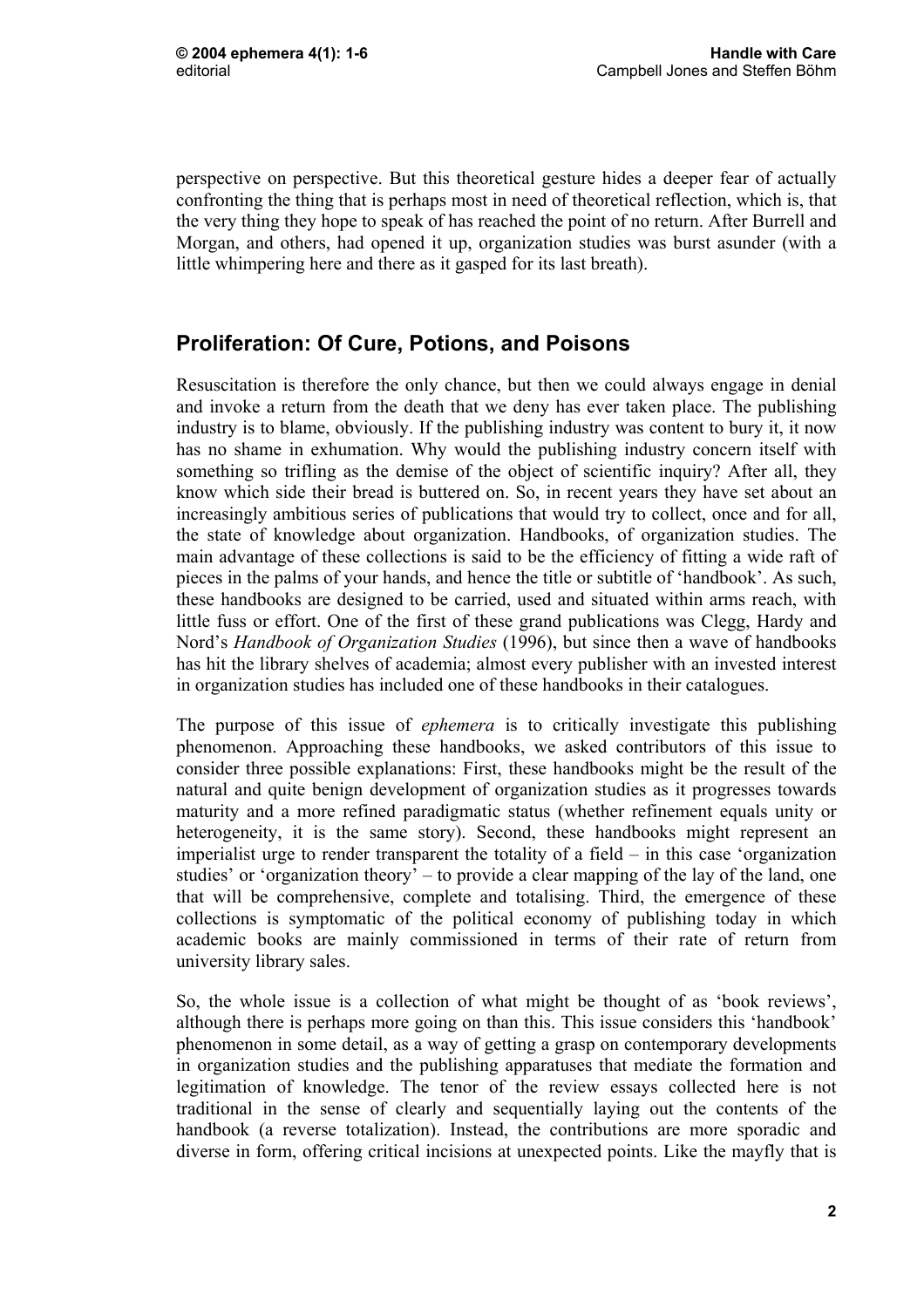the team mascot of the *ephemera* project, the goal will not be one of building another edifice, but one of dropping little bits of poo at carefully chosen spots.

Although we did not want to limit critical scholarly readings of these books by imposing an interpretive grid, we offered our authors some preliminary ideas as triggers for the project that we had in mind, calling into question the procedures of publication that try to put the house of organization studies back into order. These questions included:

- 1. The question of the meaning of 'reviewing'. Taking on books of this size and apparent magnitude raises all sorts of procedural questions for a reviewer, and perhaps threatens to disrupt traditional expectations (in terms of length, but also of style) of the 'book review';
- 2. The politics of the publishing industry. This is a complex issue, bringing together issues relating to academic output, library budgets, publisher profitability and the accumulation process more broadly. Noting that, although there is a lot more to this industrial mechanism than this, the price of these handbooks makes them almost exclusively library collections;
- 3. There is something poignant about the tool-like nature of these books. The very term 'handbook' points to practicality, accessibility, convenience and authority. The abdication of the reader's responsibility for independent thought? All that a reader needs to do for enlightenment is consult the correct section of the helpfully arranged index (if there is one);
- 4. The tactile phenomenology of these handbooks. From their physical production to the semiology of design, these handbooks convey weightiness and authority. Oddly enough, very few of these handbooks fit in one's hand;
- 5. The metaphorics of the relation of the 'hand' to the 'book'. Some might note related wordplays: from Heideggerian jokes about tools and hammers, to themes of handiwork and bricolage; from hand-me-downs and the performative instance in which the violated demands to be 'unhanded', to the underhand and stronghanded tactics of contemporary managerial practice;
- 6. With these handbooks there is often an explicit claim that the said handbook represents the complete 'body' of knowledge of organization. This capturing of a corpus of work reminds us of an organism that has reached its limit, is no longer growing and on the verge of death. The theme of the moribund, rotting flesh and decay persists;
- 7. Finally, the institution of 'organization studies' as a thing. Thus, there are questions of legitimacy and power to be explored insofar that an implicit narrative of what constitutes 'organization studies' is assumed in any rendering of the field in this way.

### **Preview**

Let us briefly introduce the review essays collected in this issue. First, André Spicer opens the *Blackwell Companion to Organizations*, edited by Baum (2002). After considering a set of problems with the writing genre of the 'review', he identifies 'dividing' as one of the main purposes and outcomes of the publication of handbooks.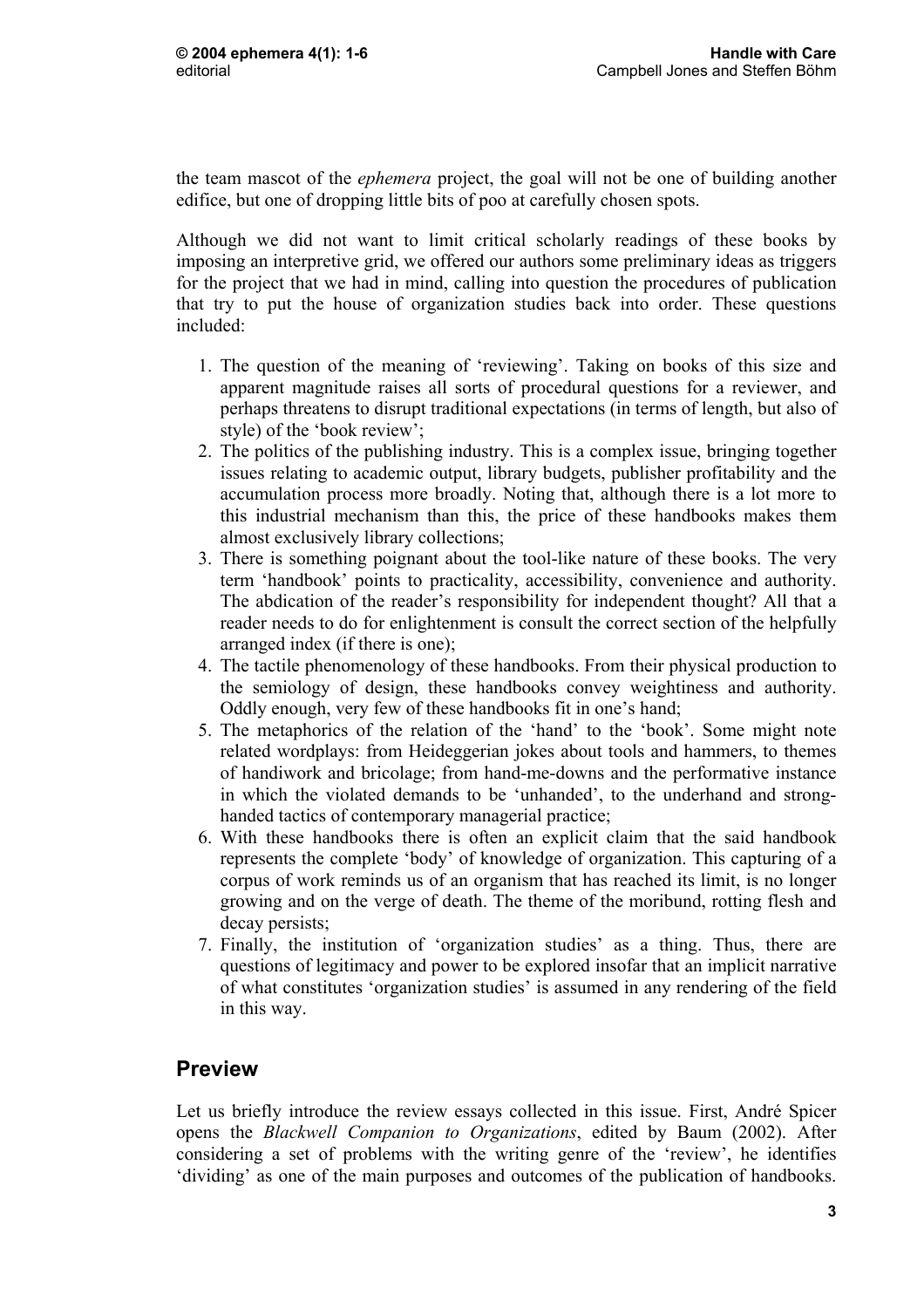Although handbooks give us the impression of laying out the field of organization studies in its totality, they divide and dissect this area of enquiry along specific lines. Spicer does not condemn the act of dividing as such. Instead, he calls for examining and critiquing the specific ways 'dividing' takes place. He shows how Baum's handbook includes and therefore privileges North American managerialists and excludes more critical, European voices. But Spicer also tries to read the *Companion* affirmatively. By using a set of chapters on institutional theory to advise, and intervene in, the anticapitalist movement – which, in his view, currently faces a set of important organizational dilemmas – as a companion he translates and radicalises his handbook.

In addition to his affirmative translation, Spicer also offers a 'traditional' review of Baum's Handbook, which appears in a footnote. This gesture is perhaps symptomatic about the way the genre of the 'review' is treated in this issue of *ephemera*. Instead of marginalizing the 'review' – reviews are normally short descriptions and evaluations of the contents and argument of a book that appear in distant corners of academic journals, and that are often not recognised by research assessment bodies as 'proper' academic contributions and research output – the 'review' takes centre stage here. The reviews collected in this issue decentre normal academic practices of 'reviewing' and become important contributions in their own right.

In the second review Mark Tadajewski reviews *The Oxford Handbook of Organization Theory*, in which the editors – Tsoukas and Knudsen (2003) – explicitly aim to collect 'meta-theoretical' views of organization theory. Raising questions about the way that debates from the philosophy of science and the paradigm debate are presented, Tadajewski points to the shortcomings of the way Tsoukas and Knudsen theorise and execute their 'meta-theoretical' approach to looking at organization studies. He discusses a range of authors, such as Ritzer, Feyerabend and Kuhn, whose work – who are neglected (but alluded to, as if they were important) by the editors and many authors in this handbook – is regarded by Tadajewski as being essential when outlining the concept of 'meta-theory'.

The next two reviews offer commentaries on two monumental handbook-type collections that span over altogether twelve volumes. First, Peter Fleming engages with Routledge's *Organizational Studies: Critical Perspectives on Business and Management*, edited by the Warwick Organizational Behaviour Staff (2001), and then Campbell Jones takes on Sage's 8-volume-monster *Central Currents in Organization Studies*, edited by Clegg (2002). As Routledge's collection explicitly aims to offer *critical* perspectives on organization studies, Fleming's review is mainly interested in assessing the understanding of critique and the deep pessimism he detects in their way of seeing, or rather not seeing, possibilities of progress. While he acknowledges the importance of being critical about an unquestioned historical progress, he laments the absence of a translation of this historical pessimism into a meaningful political critique that is able to engage effectively into today's conjuncture and see possibilities of how things may genuinely improve and get better. Jones' review is also concerned to evaluate the editorial and political framing of handbooks. Specifically, he is interested in aspects of the production of Clegg's colossal Archive, *Central Currents*. By identifying a series of shortcomings in Clegg's archival activity, Jones raises questions about the economic and political ends of the production of handbooks.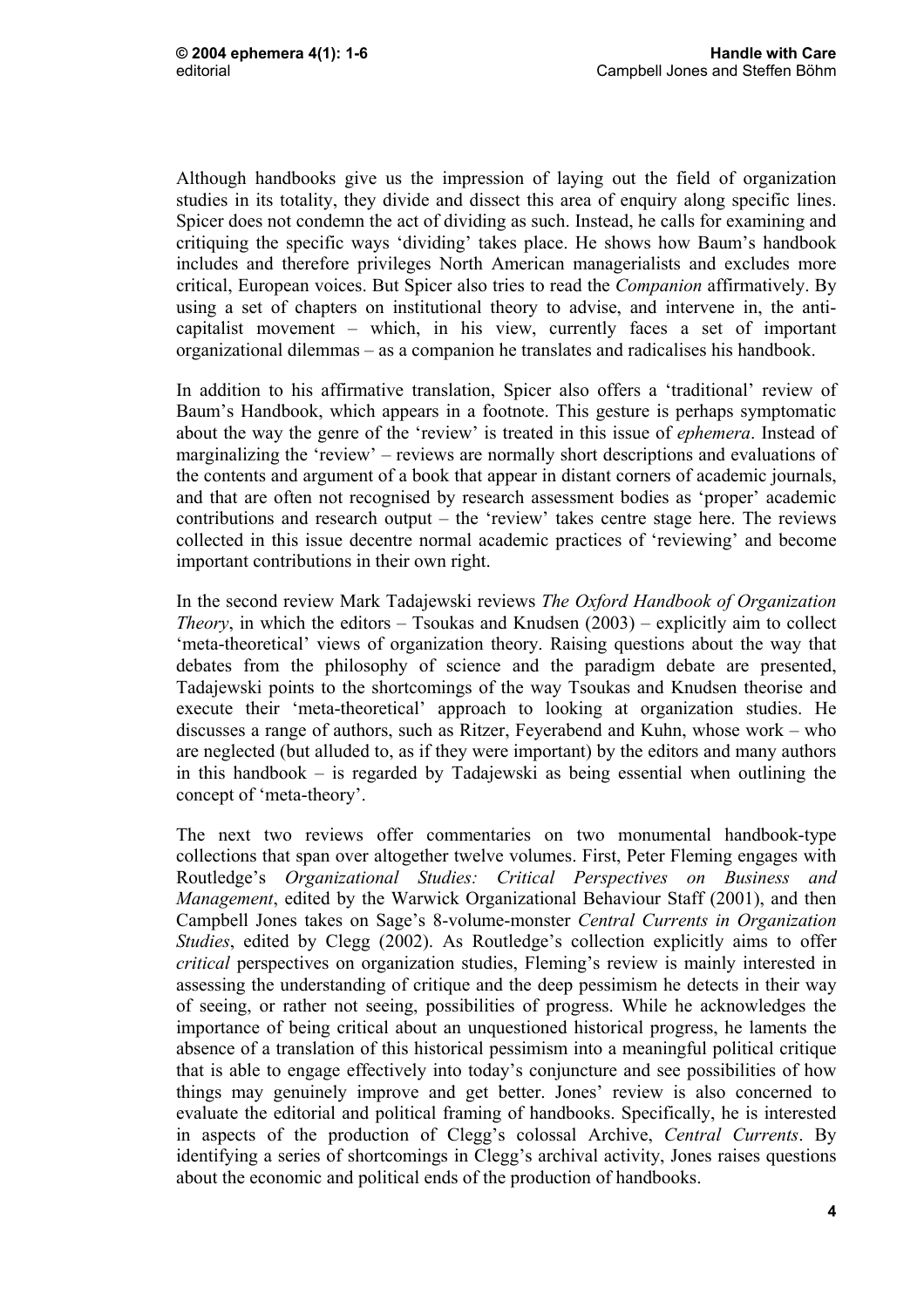Roy Jacques considers Sorge and Warner's *The IEBM Handbook of Organizational Behaviour* (2000), asking questions from the viewpoint of a practitioner. Suggesting that much of today's academic output is self-indulgent, esoteric and not intended to be usable by people outside academia, he extends some of Spicer's lines regarding the 'using' of handbooks – although their arguments are of course very different in their theory and practice. He revisits the theory/practice debate, drawing attention to the dangers of what he calls the 'great divorce'.

Cliff Oswick reviews a book that does not aim to provide a totalising view of organization studies – or so it seems at first glance. Westwood and Clegg's (2003) *Debating Organization: Point-Counterpoint in Organization Studies* is not explicitly a 'handbook' that shows off its authority by way of an impressive price-tag. Instead, it tries to provide an overview of key themes in organization studies by engaging in *debate*. Although Oswick appreciates some of the goals of Westwood and Clegg, he points to some serious problems of the way that they have framed the question of 'debate'. Instead of genuinely generating polyphonic insights, Oswick argues that the binaristic set-up of the book's debates builds artificial barricades limiting the possibility of dialogue and complimentary understandings.

In the final review in this issue Damian O'Doherty takes us on a fieldtrip through the *Financial Times Handbook of Management: On the State of the Art*, edited by Crainer and Dearlove (2001). Like most other contributions to this review issue, O'Doherty's text is not a 'review' in the traditional sense of this term. Rather, he literally re-views this Handbook; he repeats its textual and visual fragments in order to produce a delirium of a composition – a bricolage of psychedelic dreams of management. O'Doherty reads across the Handbook; he uses it – in a radical way – to produce a new and different text that hopes to reveal the phantasmagoric nature of this managerialist bible. He uses the 'state of the art' and turns it into a new art form, delivering an uncompromising indictment to the *Financial Times*' view of the state of the art, and in doing so, a way of thinking the state of the art quite differently.

#### **references**

Baum, J.A.C. (ed.) (2002) *The Blackwell Companion to Organizations*. Oxford: Blackwell.

- Burrell, G. and G. Morgan (1979) *Sociological Paradigms and Organizational Analysis.* London: Heinemann.
- Clegg, S. (ed.) (2002) *Central Currents in Organization Studies I & II*, 8 Vols. London: Sage.
- Clegg, S., C. Hardy and W. Nord (eds.) (1996) *Handbook of Organization Studies*. London: Sage.
- Copjec, J. (2002) *Imagine There's no Woman: Ethics and Sublimation.* Cambridge, MA: MIT Press.
- Crainer, S. and D. Dearlove (eds.) (2001) *Financial Times Handbook of Management: On the State of the Art*, 2nd ed. London: Pearson.
- Lacan, J. (1990) *Television: A Challenge to the Psychoanalytic Establishment*, trans. D. Hollier, R. Krauss and A. Michelson. London: Norton.
- Morgan, G. (1986) *Images of Organization*. London: Sage.
- Sorge, A. and M. Warner (eds.) (2000) *The IEBM Handbook of Organizational Behaviour*. Thomson Learning.
- Thompson, P. (1993) 'Postmodernism: Fatal distraction', in J. Hassard and M. Parker (eds.) *Postmodernism and Organizations*. London: Sage.